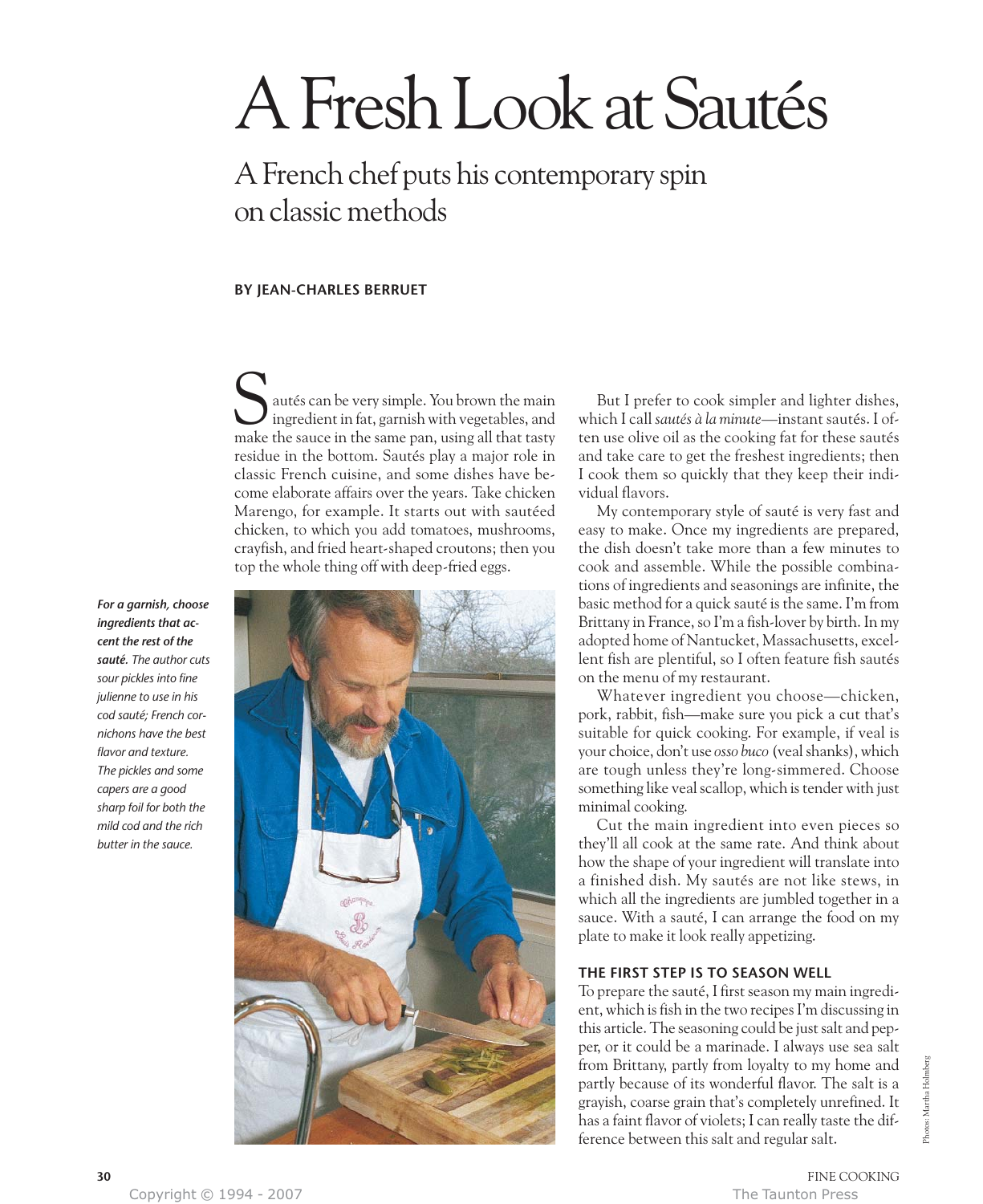In the monkfish recipe (see photo on p. 34), I marinate the fish for extra flavor. Monkfish absorbs flavors easily, so I use the best quality extra-virgin olive oil, freshly grated ginger, and fresh lemon juice. I don't marinate for more than an hour, however, because I don't want the acidic lemon juice to "cook" the fish.

I like to season with fresh herbs, too. Parsley, rosemary, and thyme are good choices for seasoning the fish before cooking because these herbs can stand up to the heat of the sauté pan. The more tender, fragile herbs, like tarragon, chervil, chives, and basil, are good additions to the finished sauce.

#### **CORRECT SAUTÉING MAKES THIS DISH WORK**

The next and perhaps most important step in a sauté is browning the main ingredients in a little fat sautéing. The best pan to use is a sauté pan, called a *sauteuse* or *sautoir*in French. The pan should be wide enough to accommodate all the ingredients in one layer. Some sauté pans have straight sides, some have sloping; either style will do. The sides must be high enough to contain the amount of liquid I use to make the sauce, but low enough for the liquid to evaporate quickly and for me to get my spatula in the pan easily.

In my restaurant's kitchen, I have nothing but very heavy gauge copper pans with nickel lining. A few years ago, when the dollar was strong against



the French franc, I bought a whole containerful of wonderful copper from Dehillerin, the famous Parisian cookware store. Copper pans are great for browning because they conduct heat so quickly and evenly, and the nickel lining is good for dishes that contain wine or vinegar, because the acid doesn't attack the metal the way it would with aluminum. Aluminum also can give lightcolored sauces a gray tinge. Whatever pan you use, be sure it's very heavy with a flat bottom for even heat distribution. Nonstick pans aren't great because you need the juices from the ingredients to leave a residue stuck in the pan so you can make a sauce. This doesn't always happen with nonstick pans.



*lemon juice or the marinade will be too acidic and the fish will "cook" in it. The fish shouldn't stay in the marinade more than an hour, either. Berruet inserts a fork in the lemon half to make squeezing easy and to help sieve out any seeds.*

*Lively heat is critical for a good sauté. A hot pan and hot fat will keep the fish from sticking by forming a crust on the fish the instant it hits the pan. It's important to brown the fish well for good flavor in the fish and in the sauce.*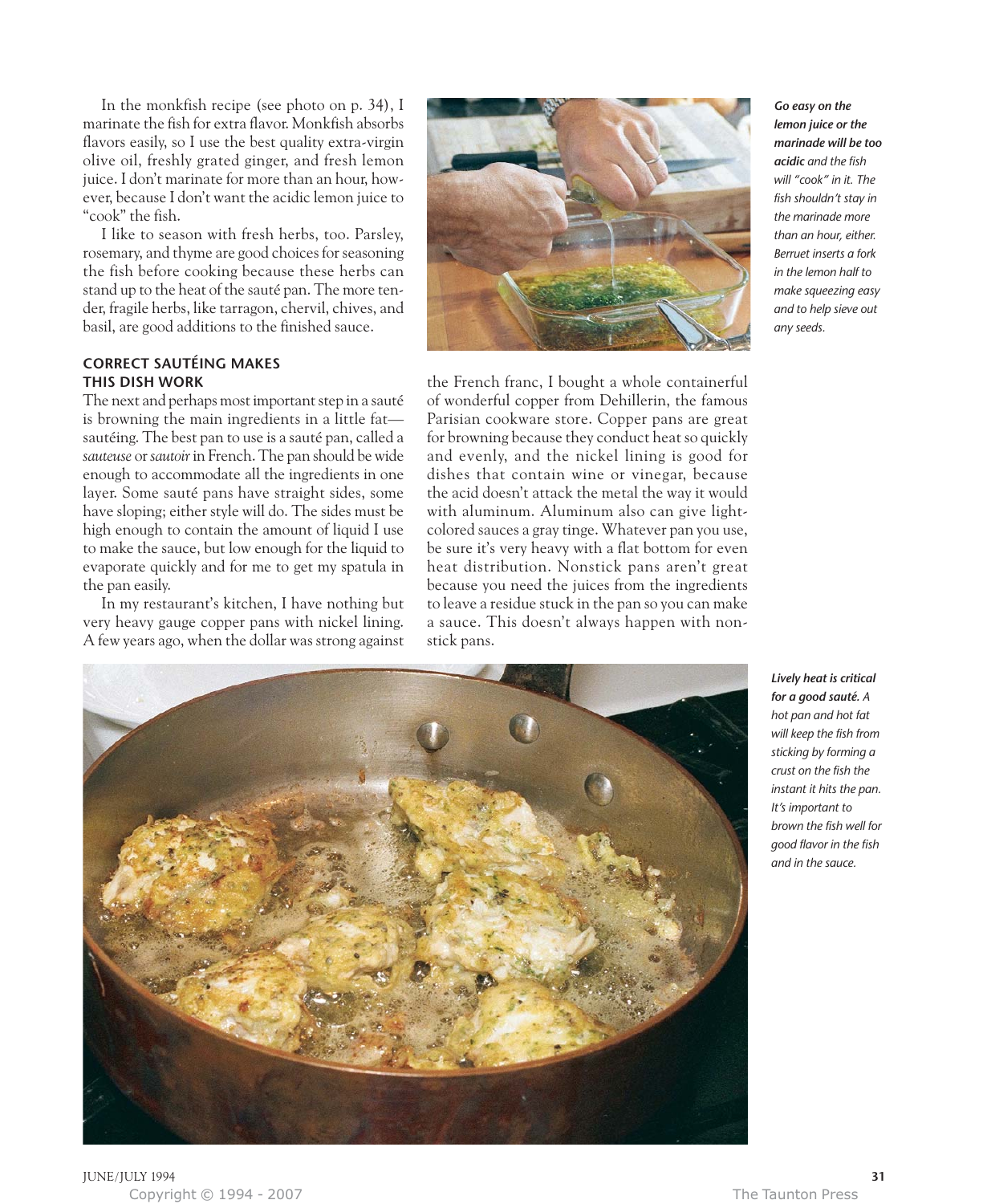I like to use olive oil or a mixture of olive oil and butter to brown the ingredients for my sautés. Butter on its own will burn, but blending butter and oil gives me a little butter flavor plus the ability to use really high heat, which is critical to a good sauté. If the pan and fat are not hot enough, the fish will stick to the pan. With really hot fat, a crust is formed the instant you put the fish in the pan, and this crust keeps it from sticking. You also want high heat for good caramelization, both on the fish itself and also in the little bits and pieces that stay in the pan. These caramelized bits will add flavor to the sauce. (See photo on p. 31.)

Brown the fish on both sides, turning delicate ones, like cod, carefully with a spatula so they don't fall apart. At this stage, cook the fish until it's almost, but not quite, done. It should still be a little underdone because it will keep cooking in its own heat while you make the sauce, and because you're going to reheat the fish in the sauce later.

#### **A QUICK SAUCE MADE IN THE SAUTÉ PAN**

When the fish is browned, take it out of the pan and keep it warm on a plate covered with foil. I use the warming shelf above my range at home.

Now you're ready to make the sauce. First degrease, another very important step because you don't want any extra fat in the dish, and definitely no

grease floating on the sauce. Pour off the excess butter or oil, but don't actually wipe out the pan because you risk wiping away the flavorful residue in the bottom.

The next step is called deglazing, which means adding liquid to the sauté pan and boiling to dissolve all the good cooked-on bits and to reduce and concentrate the liquid. Sometimes I'll cook the garnish ingredients, like the onions in the cod recipe (see photo on p. 34), in the pan before I add liquid and deglaze; sometimes I add liquid straight away.

The most common liquids to use in sautés are wine, stock, and spirits like cognac, calvados, or in the monkfish recipe—rum. I also like to use cider, which is a traditional drink in Brittany. French cider is very dry, has about 8 percent alcohol and is slightly sparkling. It's not at all like American apple cider.

If I'm using spirits, I usually flame them first. This burns off the alcohol quickly and it also toasts the sugars in the spirit, giving a more mellow flavor. For alcohol like wine, flaming isn't necessary because the alcohol level is so low; in fact, it probably wouldn't even flame.

Flaming is a tricky and dangerous thing, and I recommend it only if you pay close attention to what you're doing. The vapors in hot alcohol are



*The beginning of a beautiful sauce. At this point, the white wine and chicken stock are mixing with caramelized onions and delicious cookedon juices from the sautéed fish to form a flavorful liquid that will be simmered until slightly thickened.*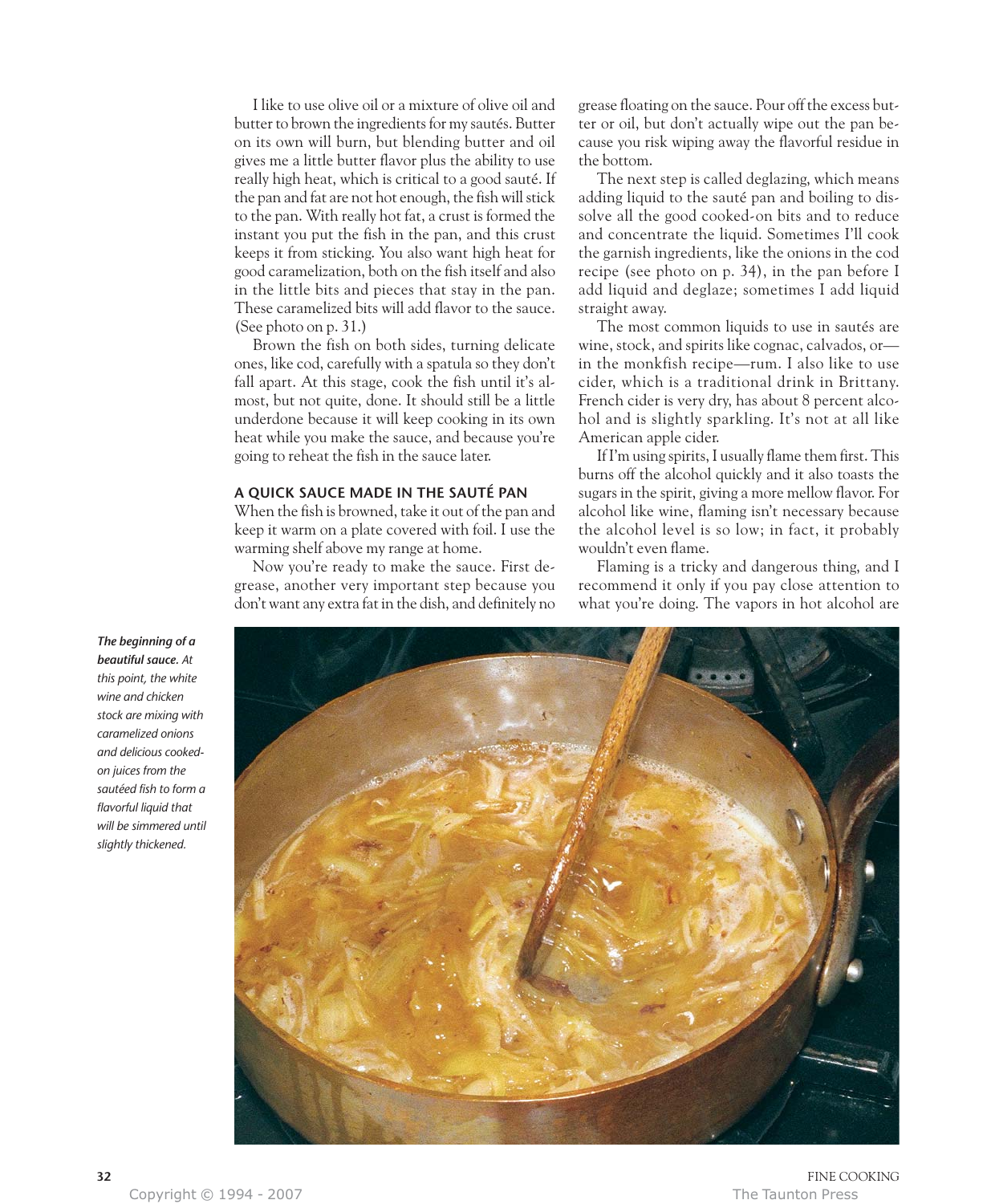### **Meat glaze**

**Meat glaze, called** *glace de viande* **(GLASS duh vee-AHND) in French, is a concentrated, gelatinous paste made by slowly and carefully reducing brown veal stock to about one-tenth of its original volume. A glaze can be made from fish or poultry stock also, but meat glaze is the most common. It is mainly used in sauces, but a spoonful or two can add flavor and color to other dishes like stews or soups as well.** 

**To make about two cups of meat glaze, simmer five quarts of good-quality brown veal stock in a large pot, skimming about every fifteen minutes for the first couple of hours, then occasionally after that. Wipe away any scorched residue on the inside of the pot to keep the glaze from acquiring a burnt flavor. When the stock has reduced by about half, transfer it into a smaller, clean pot and continue reducing until the liquid has a very syrupy consistency. Strain the glaze into a clean container to cool; it will become firm and rubbery. Store the glaze in the refrigerator for up to two months.**

**If you don't want to make your own meat glaze, you can buy it from Summerfield Farm, 10044 James Monroe Highway, Culpeper, VA 22701; 703/547-9600 (8 ounces is \$7.50;** 



**32 ounces is \$20, plus shipping; minimum order is \$65). You can also buy a similar ingredient called demi-glaze (which has only half the concentration of a true glaze) from D'Artagnan, Inc. (1/800-DARTAGNan). Theirs is a veal and duck stock (6.5 ounces is \$5, plus shipping) that was delicious in Chef Berruet's monkfish recipe. If you use demi-glaze, use twice the quantity called for in the recipe and reduce it a little longer.**

*deep flavor to the monkfish sauce. The meat glaze melts from a thick jelly into a rich amber liquid that will mix with rum, cream, and lemon juice. While meat glaze is timeconsuming to make, a little goes a long way, and it lasts months in the refrigerator.*

*—Martha Holmberg,* **Fine Cooking**

*SAUTÉ OF COD WITH CAPERS AND ONIONS*

All the ingredients in this dish are easy to come by, so you don't have to wait for a special occasion to make it. Cod is one of my favorite types of fish, and it doesn't get the credit it deserves. Fresh, good-quality cod is sweet and mild, with firm white flakes. Use fillets or steaks for this recipe. I would serve this dish with a fruity sauvignon blanc. *Serves four.*

*4 cod fillets or steaks, about 6 oz. each Salt and pepper 1 Tbs. olive oil 6 Tbs. butter 2 large onions, sliced thin 1 cup dry white wine 3⁄4 cup reduced-salt chicken stock 2 small sour pickles (cornichons), cut in julienne 1 Tbs. drained capers 1 Tbs. chopped fresh parsley*

Rinse the cod and pat dry. Season with salt and pepper. (If you're using cod steaks, leave the skin and bone intact during cooking to help the fish hold together. After cooking, just peel off the skin and pull out the bone.)

Heat the olive oil and 2 Tbs. of the butter in a large sauté pan. When the fat is hot, add the fish and sauté over medium-high heat until light brown, about 3 min. on each side. Remove the fish with a spatula and keep it warm. Pour off all but 1 Tbs. of the fat and add the sliced onions. Cook the onions over medium heat, stirring frequently, until

very volatile, so when they're ignited, the flames climb quickly and high. They die down instantly, too, but if you're not careful, you can singe your hair, clothes, or curtains with the first burst of flame. Always stand with your face well away from the pan. If you choose not to flame, just let the spirits simmer so the alcohol burns off.

During deglazing, scrape all the browned bits from the bottom of the sauté pan with a spoon. Let the liquid boil until it's reduced to a rich consistency—not thick, but concentrated in flavor and slightly syrupy in consistency. Then add the finishing touches. A little cream or butter for richness, a little lemon juice or capers for sharpness, fresh herbs for color and fragrance. Let these ingredients cook together for a few minutes, but if you've added butter, don't boil the sauce or the butter will separate and the sauce will be oily. Return the fish to the pan and let it simmer a few minutes in the sauce to complete the cooking and to blend all the flavors. Now you're ready to serve your *sauté à la minute,* full of fresh and lively flavor. I like to serve plain pasta, rice, or steamed potatoes with my sautés to soak up the delicious sauce.